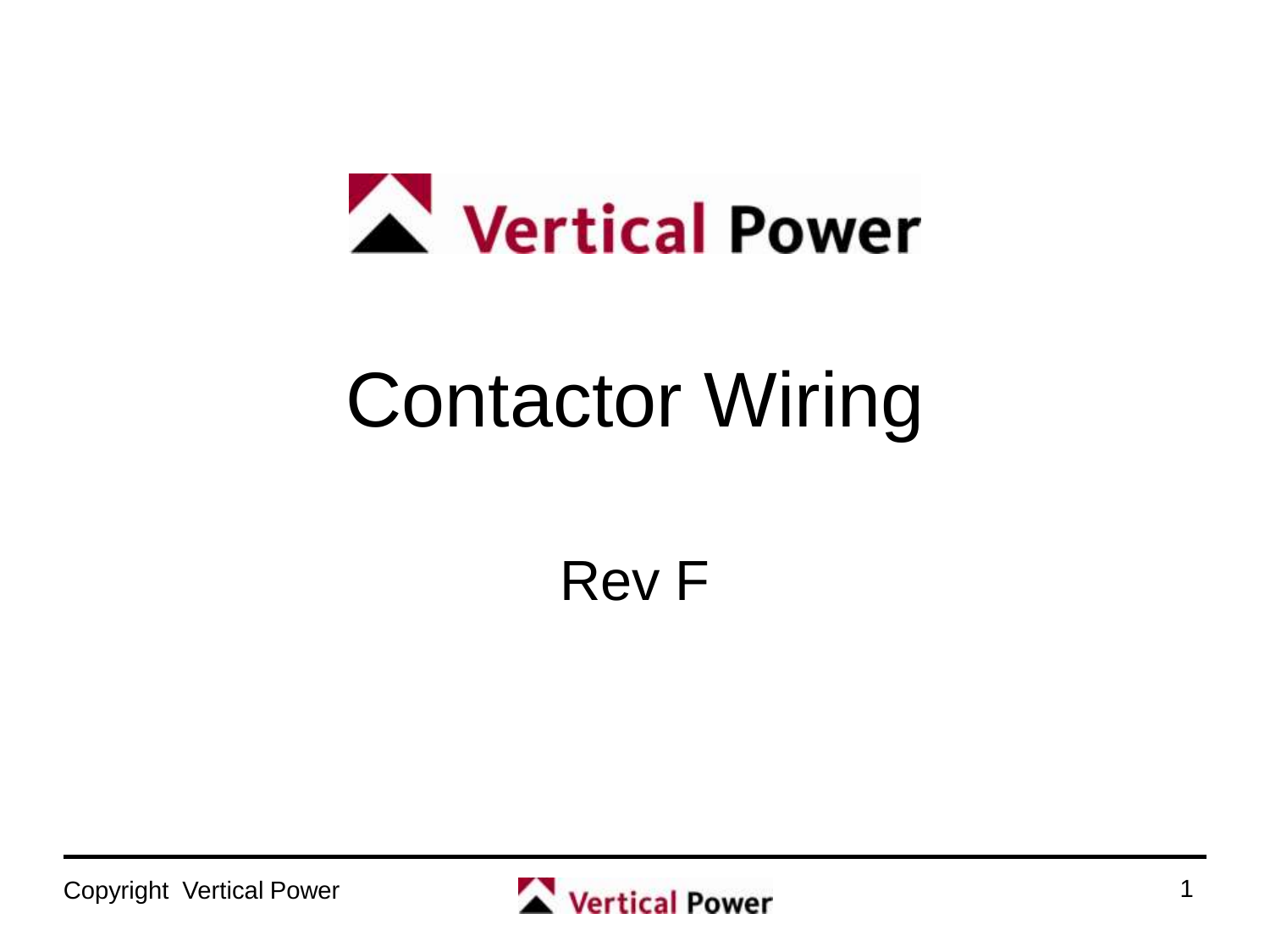# What is a Contactor?

- Contactors are relays designed for high-current applications.
- A relay includes:
	- A coil (solenoid), when energized, that creates a magnetic field
	- A switch that is closed by the magnetic field generated by the coil.



• Diodes should always be installed externally to reduce voltage spikes.

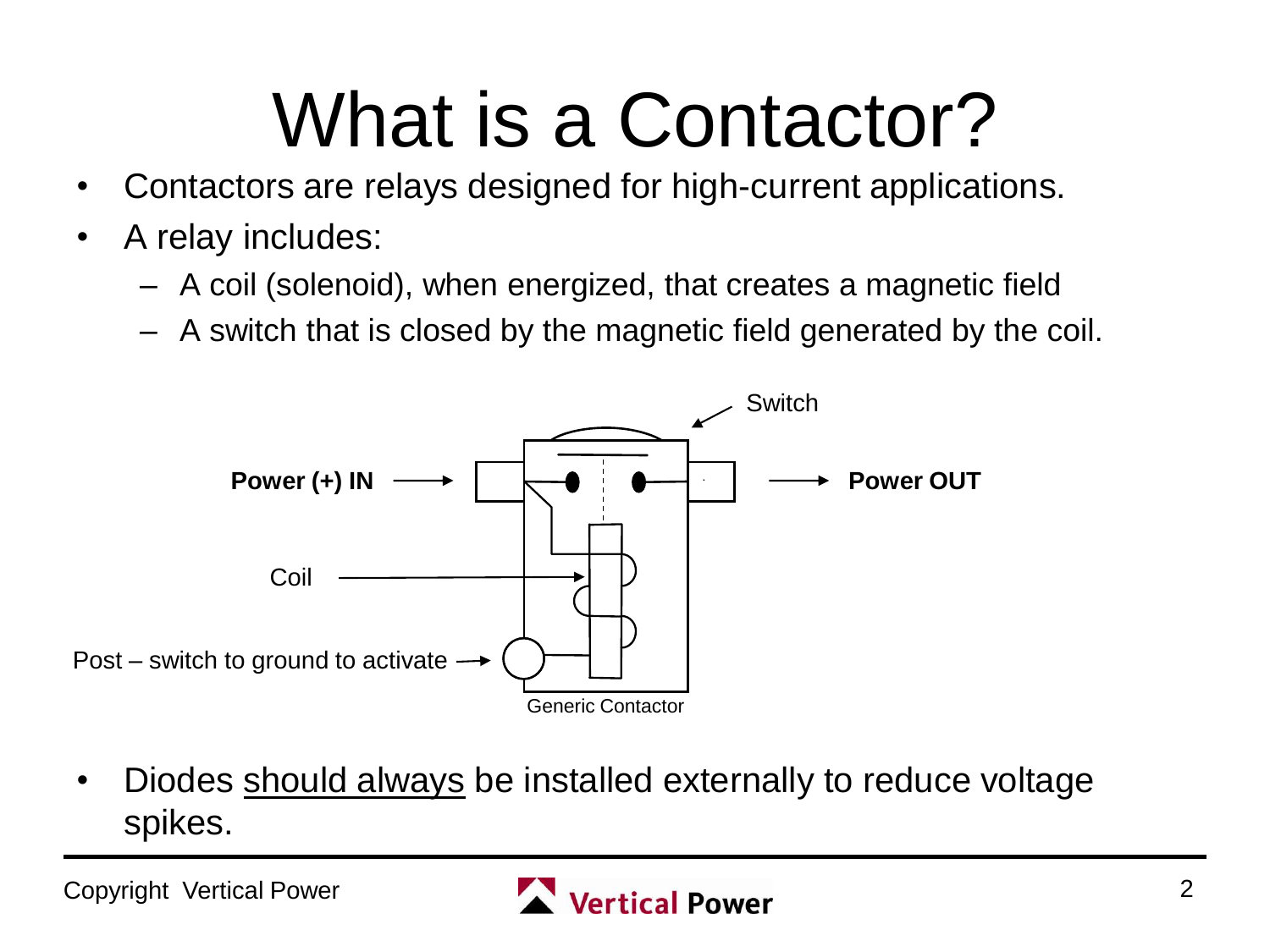# Battery Contactor

3 1

2

**Power IN from battery**  $\longrightarrow$  $\blacksquare$  **Power OUT to Control Unit** 

Wire to VP-100/200 Control Unit J5 Pin 5 or to Master Switch. When this post is grounded the contactor is closed.

### **or main bus**

If you wire this side to the battery the contactor will not work.

Battery contactor (aka master relay, master contactor, master solenoid) is a "Continuous Duty" relay meaning it can be turned on indefinitely. This relay will become warm during normal operations.

This contactor draws just under 1A at 14v.



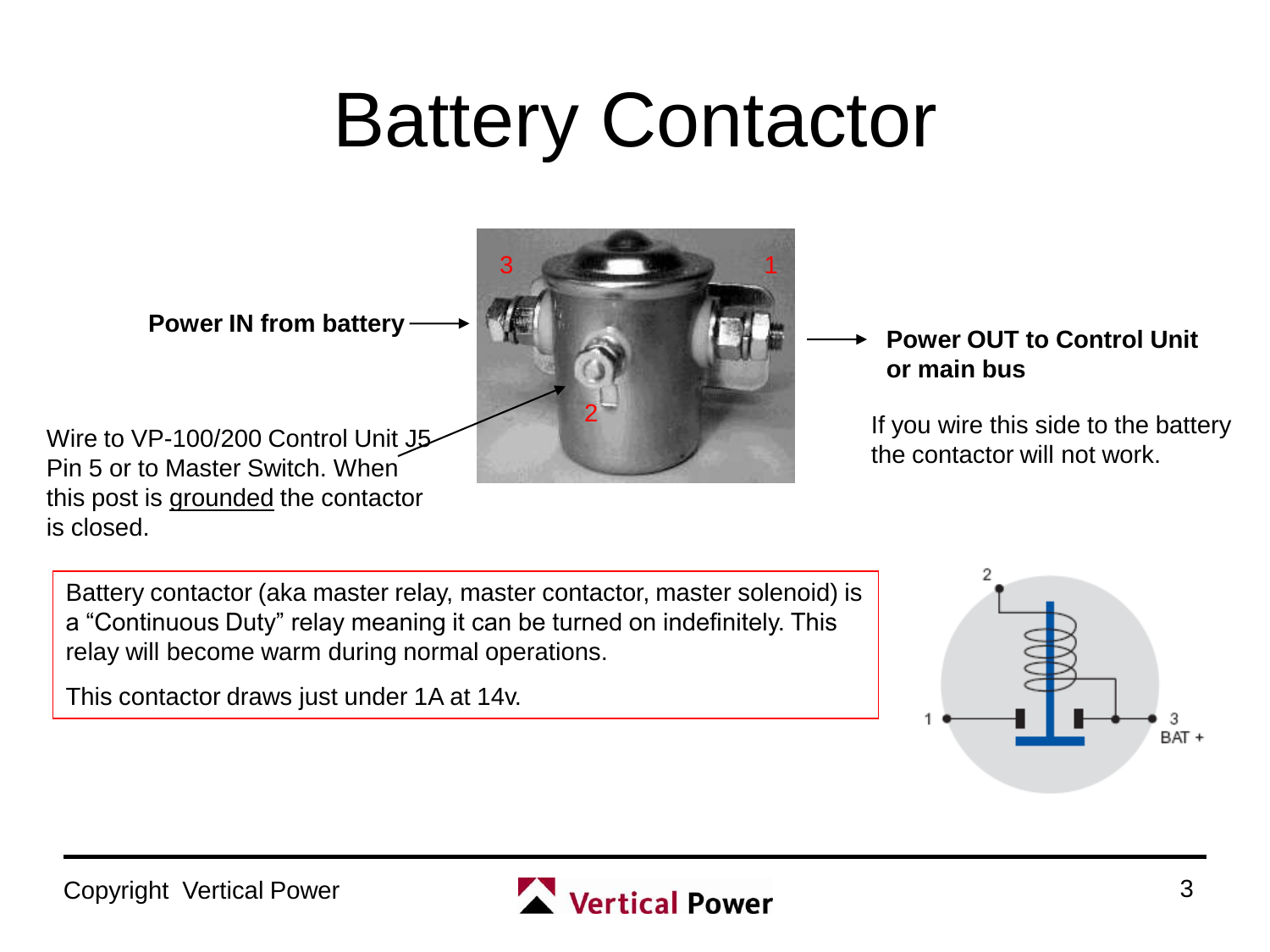

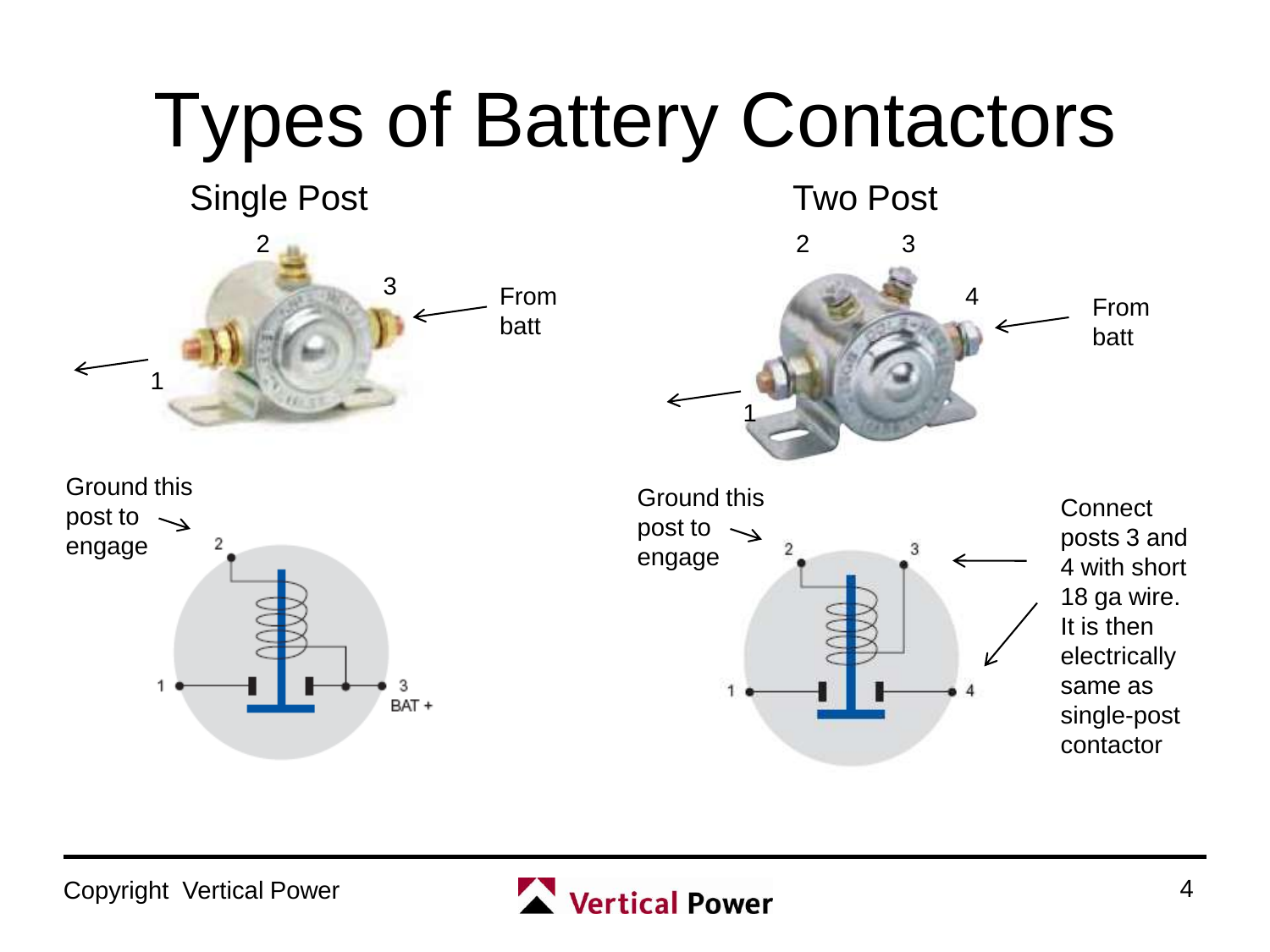# Diodes on Battery Contactor

Why? Extends life of contactor by minimizing arcing across internal contacts. See o-scope pictures:



Diode: Use SB560-E3/51 from Digi-key. Included with wiring harness kit.

Copyright Vertical Power

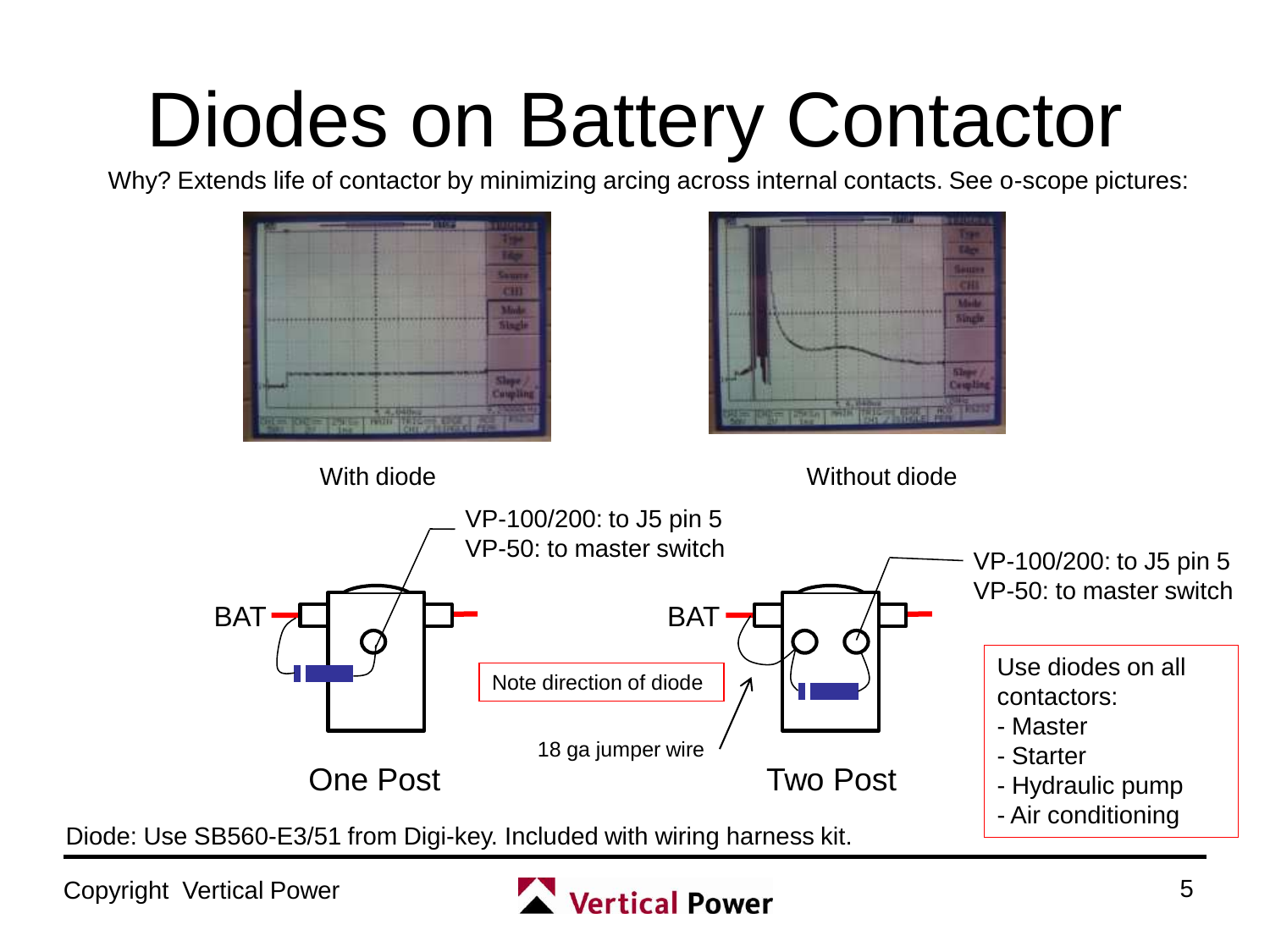# Starter Contactor

This is a common type of contactor, sold by Van's Aircraft and others.

mounting bracket.Coil gets ground from mounting bracket. **Power**  $\overline{\phantom{a}}$ **Power "S" Terminal** Positive power from Control Unit or starter button activates coil (closes contactor). **"S" Terminal "I" Terminal** Some contactors do Positive power from Bus voltage is on this not have a post here. Control Unit or starter post when the button activates coil contactor is closed. (closes contactor).

Starter contactor (aka starter relay) is an "Intermittent Duty" relay meaning it is designed to be turned on only for short periods of time. This contactor draws about 4A at 14v.



Coil gets ground from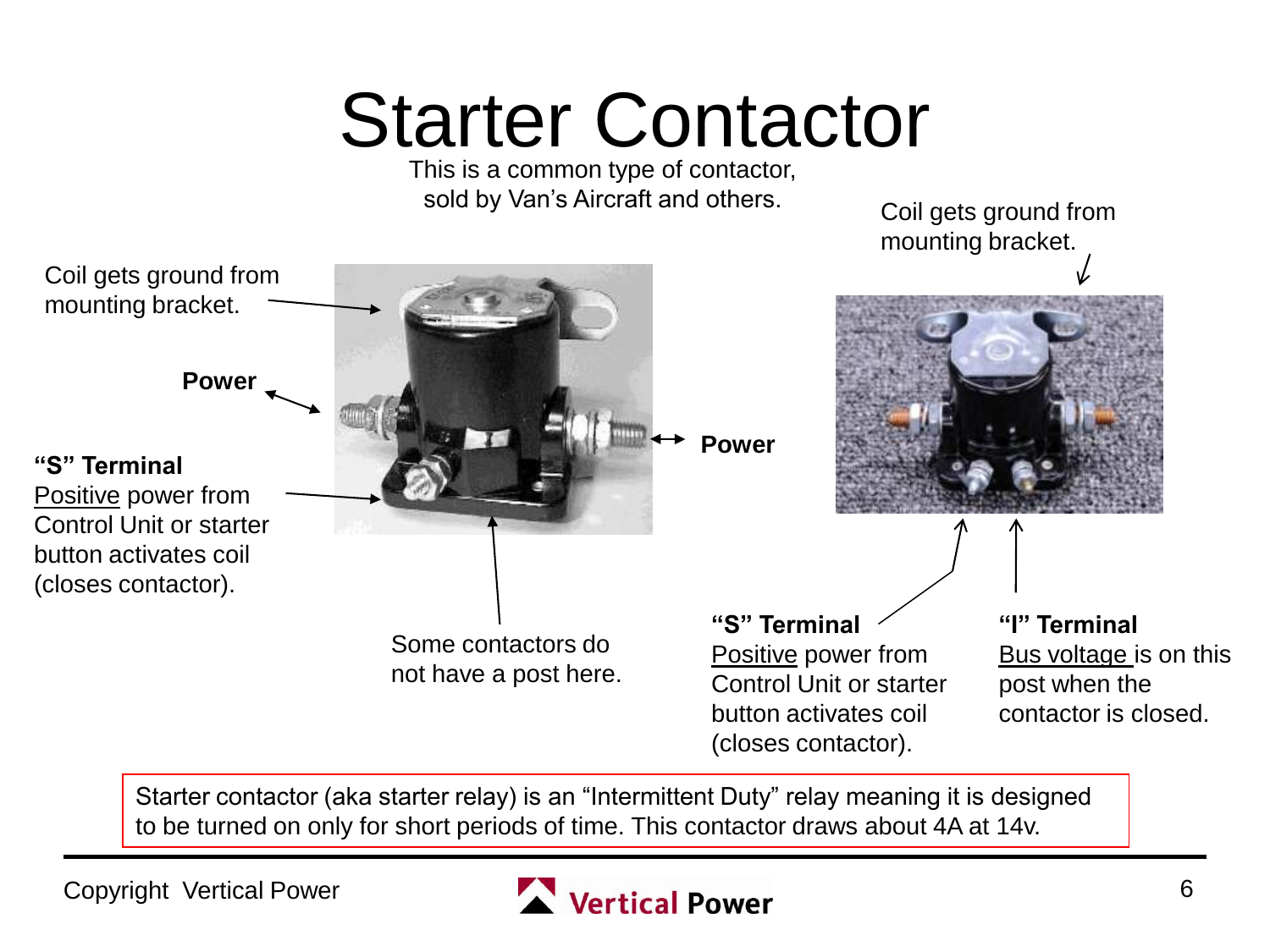## Starter Contactor

This contactor is sold by B&C Specialty Products.



Image from B&C Specialty Products web site.

Starter contactor (aka starter relay) is an "Intermittent Duty" relay meaning it is designed to be turned on only for short periods of time. This contactor draws about 4A at 14v.

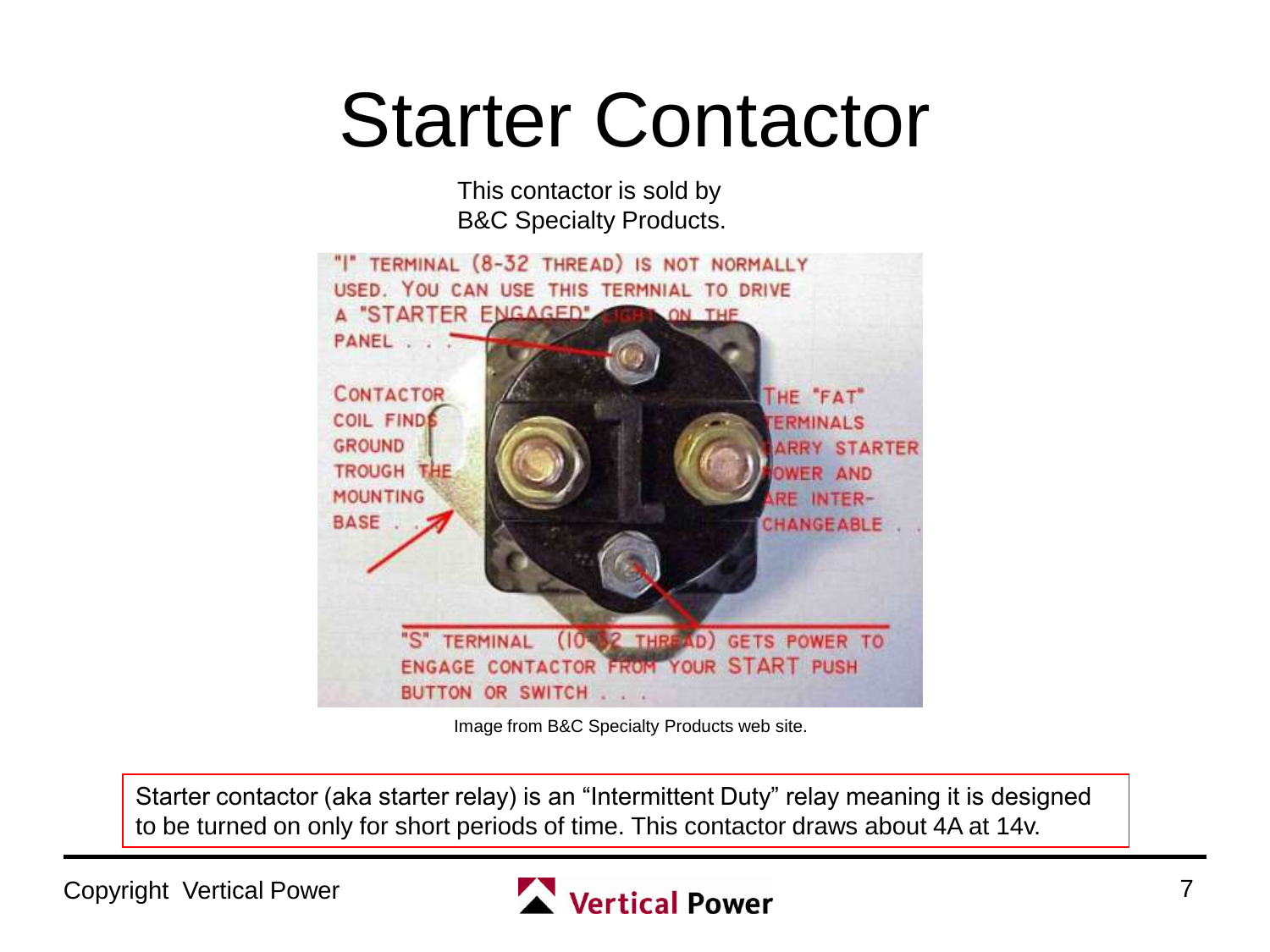# Diode on Starter Contactor





Not required on VP-100/200, but can be installed if desired. Required on VP-50 and traditional wiring.

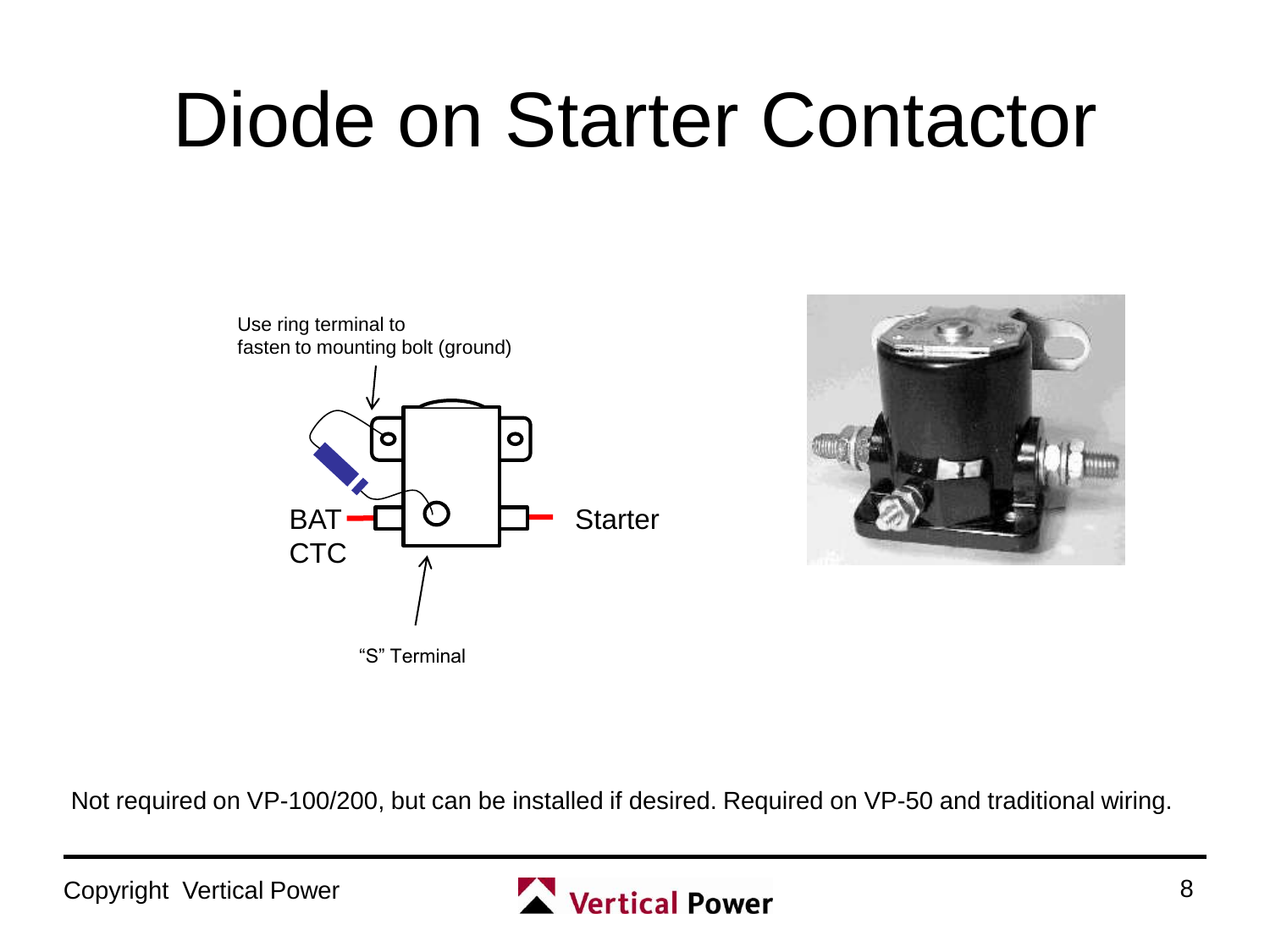# Cross-Tie Contactor

For VP-200 Config 4 only



Cross-tie contactor (aka x-tie contactor, bus-tie contactor) is a "Continuous Duty" relay meaning it can be turned on indefinitely. This relay is normally used in a dual bus configuration to tie both busses together in the case of an alternator failure. This relay will become warm during normal operations.

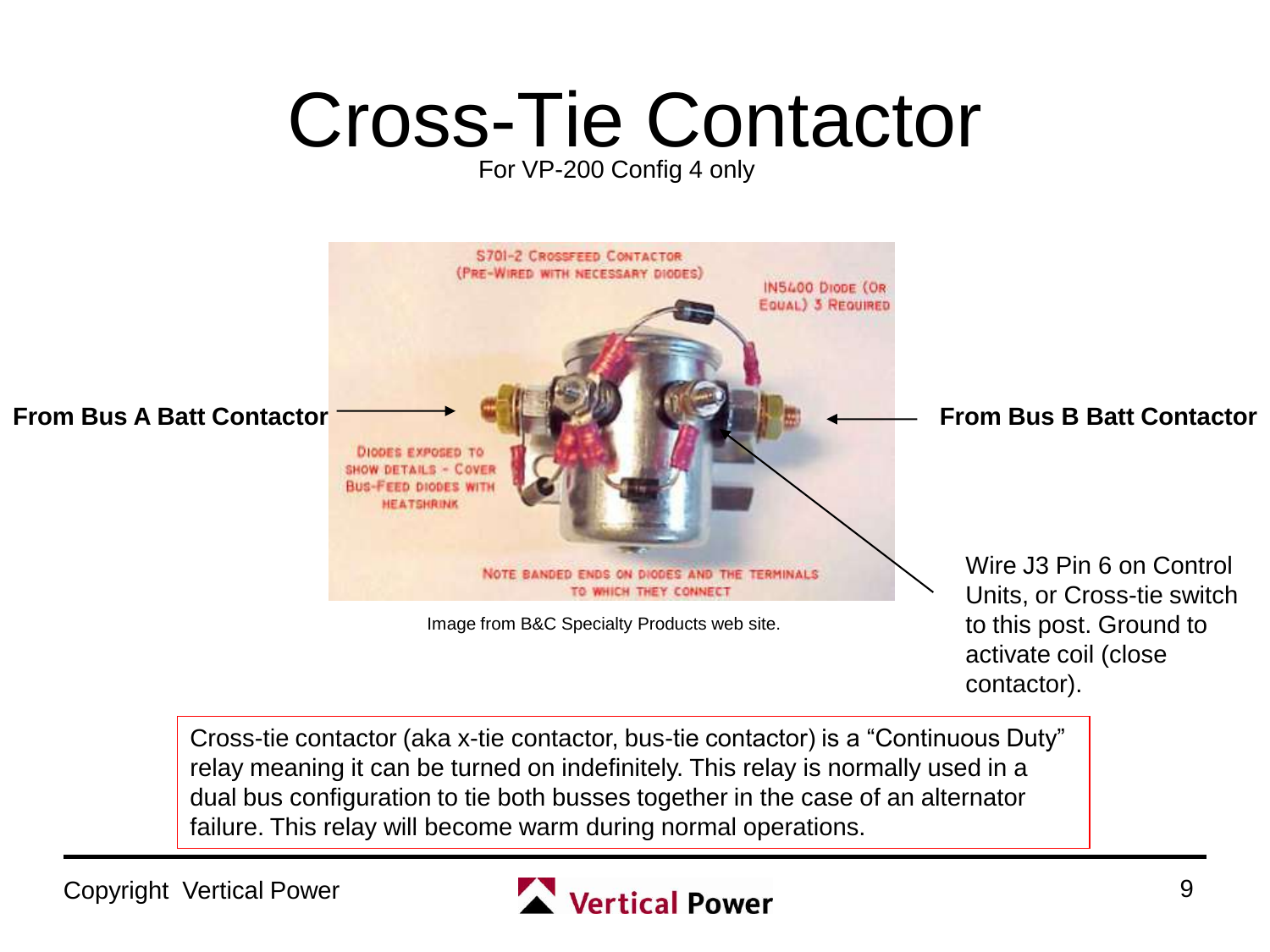# Diodes on X-Tie Contactor

#### For VP-200 Config 4 only



X-tie ctc (Config 4 only)

Note direction of diodes